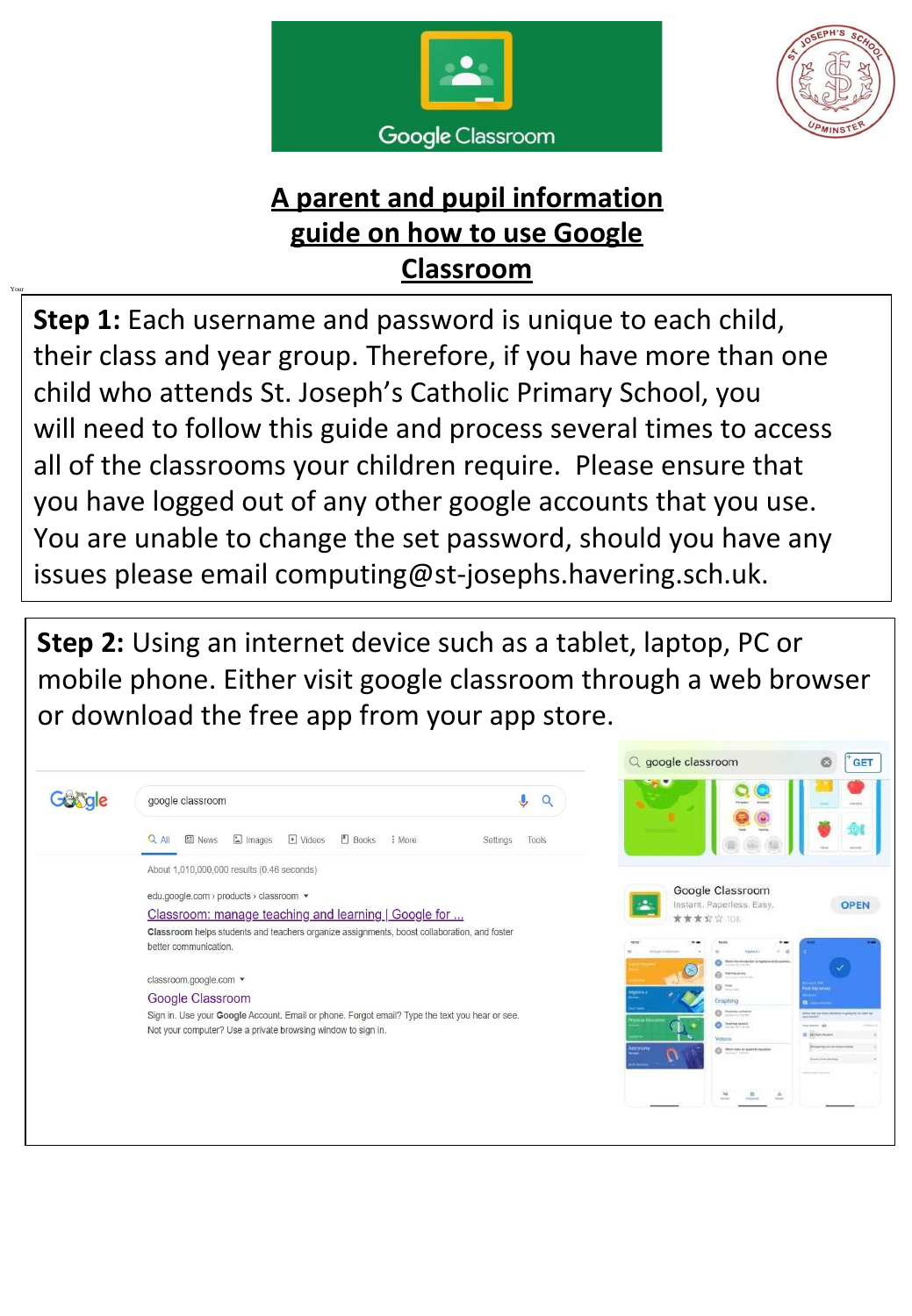



**Step 3:** sign into your google account using your username and password provided.

| Google<br>Sign in<br>Use your Google Account                                                                                           |
|----------------------------------------------------------------------------------------------------------------------------------------|
| Email or phone<br>Forgot email?<br>Not your computer? Use Private Browsing windows to sign<br>in. Learn more<br>Create account<br>Next |

**Step 4:** accept googles terms and conditions if you agree and continue.

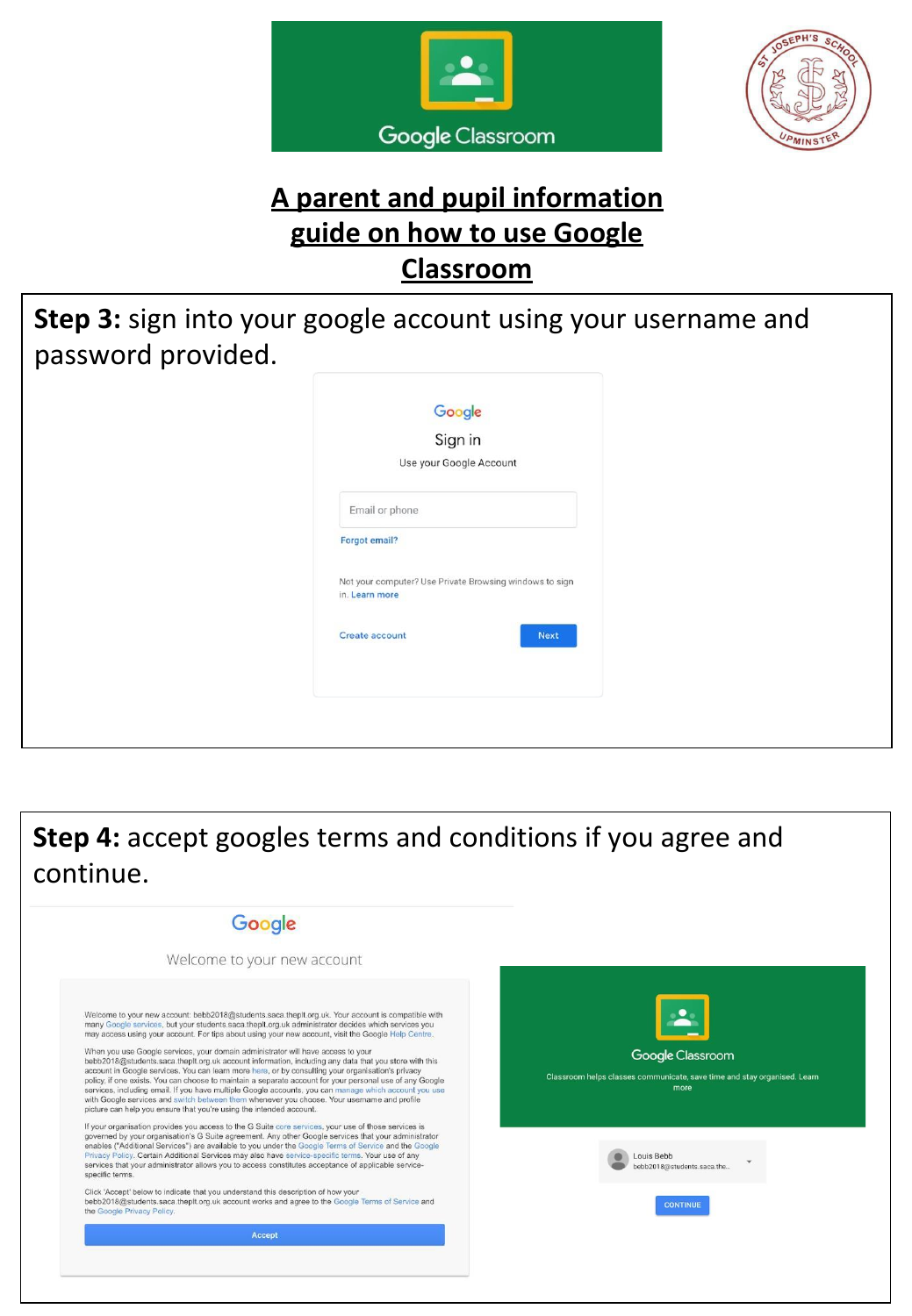





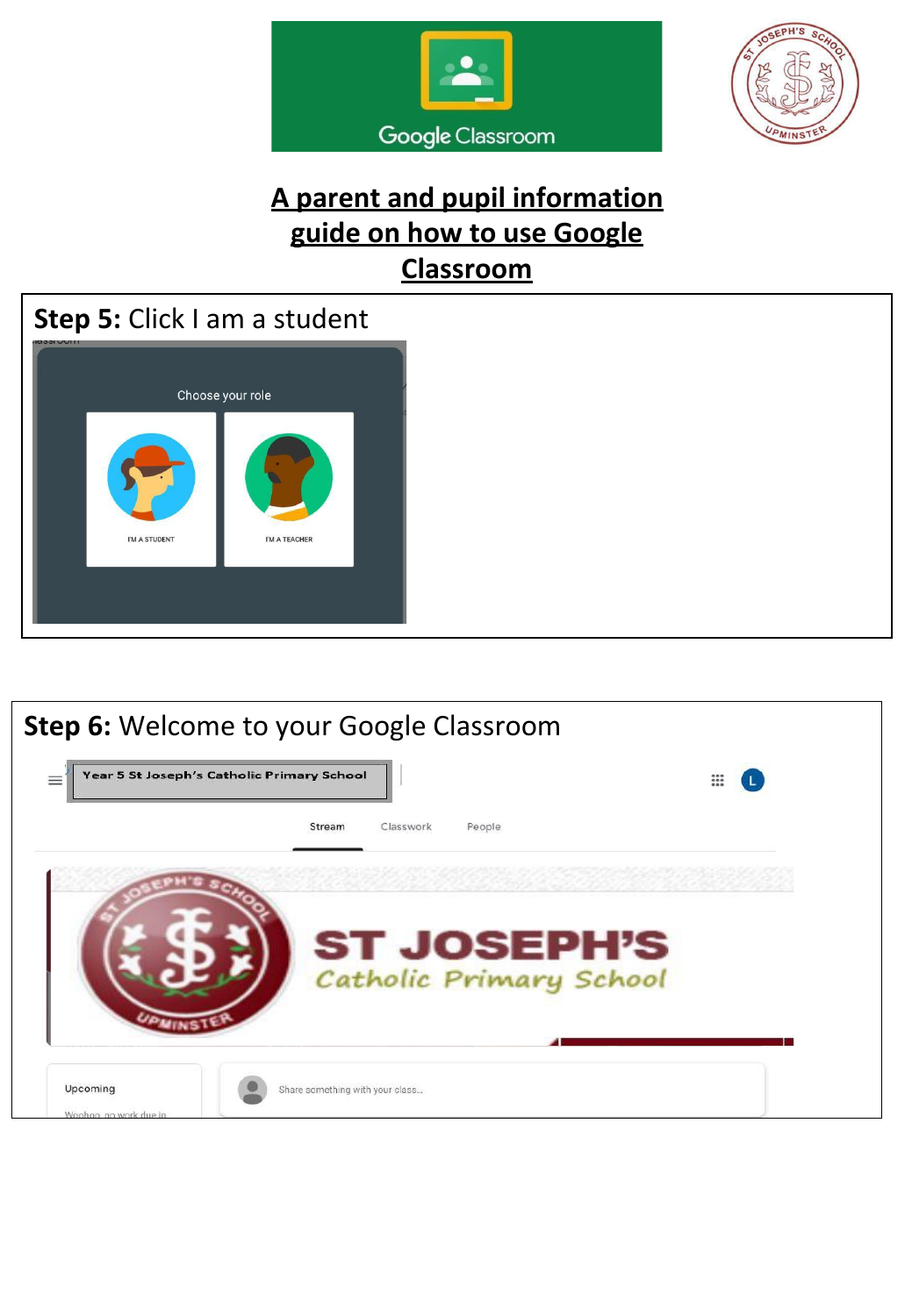



**Step 7:** The stream tab acts like a notification centre. This provides you updates with changes to your classroom and messages from your class teacher. You may wish to share messages / comments with your class / class teacher here too.



Share something with your class...



Michelle Dance posted a new material: Learning fortnight beginning 23rd March 20 Mar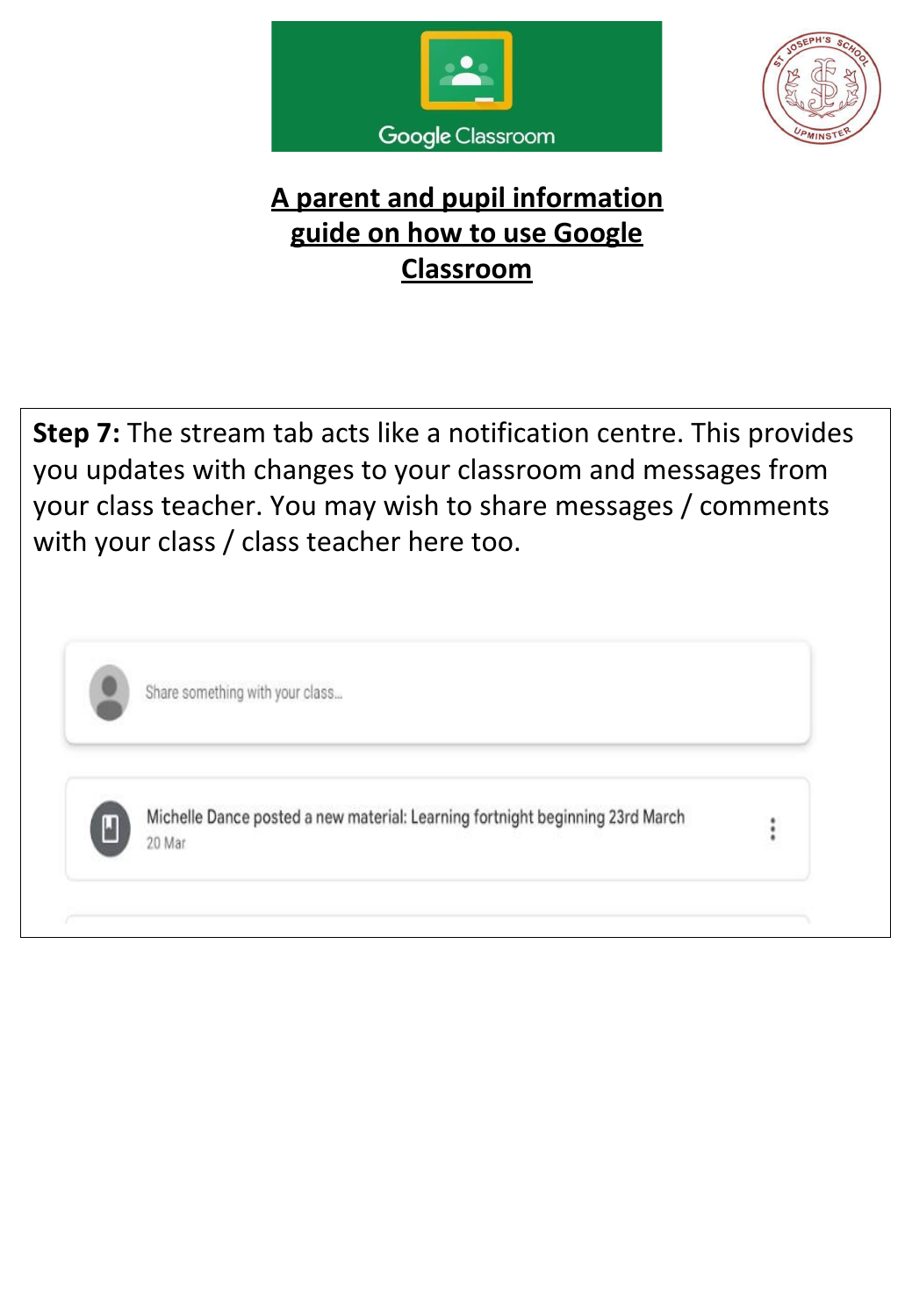



|                       | Year 5 St Joseph's Catholic Primary School        | ₩                                              |                                                                                                                                                                       |
|-----------------------|---------------------------------------------------|------------------------------------------------|-----------------------------------------------------------------------------------------------------------------------------------------------------------------------|
|                       | Stream<br>Classwork<br>View your work             | People<br>Google Calendar   Class Drive folder |                                                                                                                                                                       |
| All topics            | Resources                                         |                                                | $\vdots$                                                                                                                                                              |
| Resources<br>English  | Additional learning resources<br>M                | Posted 18 Mar                                  | ÷                                                                                                                                                                     |
| Maths                 | English                                           |                                                | $\vdots$                                                                                                                                                              |
| Learning Mentor Re    | Handwriting                                       | Edited 19 Mar                                  |                                                                                                                                                                       |
| Art / DT/ Science/ G  | Reading                                           | Posted 19 Mar                                  | ÷                                                                                                                                                                     |
|                       | Writing                                           | Posted 19 Mar                                  | ÷                                                                                                                                                                     |
|                       | <b>COL</b><br>Phonics                             | Posted 19 Mar                                  | $\ddot{\phantom{a}}$                                                                                                                                                  |
|                       |                                                   |                                                |                                                                                                                                                                       |
|                       | resources set by your class teacher.              |                                                |                                                                                                                                                                       |
|                       | Handwriting                                       | Edited 19 Mar<br>×                             | 09:06<br>a class<br>om.google.com                                                                                                                                     |
|                       | Reading                                           | Posted 19 Mar<br>×                             | <b>Year 1 Home Learning</b>                                                                                                                                           |
|                       | Writing                                           | Posted 19 Mar = 2                              | This week's spellings                                                                                                                                                 |
|                       | Phonics                                           | Posted 19 Mar                                  |                                                                                                                                                                       |
|                       | Spellings                                         | Posted 19 Mar                                  | at the end of the week.                                                                                                                                               |
|                       | Spelling 23rd March 20<br>Word<br>Word<br>æ<br>2P | Handwriting Informatio<br>said                 | Sight words:<br>says<br>what<br>want                                                                                                                                  |
| Art / DT/ Science/ G. | View material                                     | Spellings:<br>αi<br>rain                       | Here you can view and access a wide range of home learning<br>Practise these spellings daily and see how well you do in a spelling quiz<br>$a-e$<br>aγ<br>made<br>day |